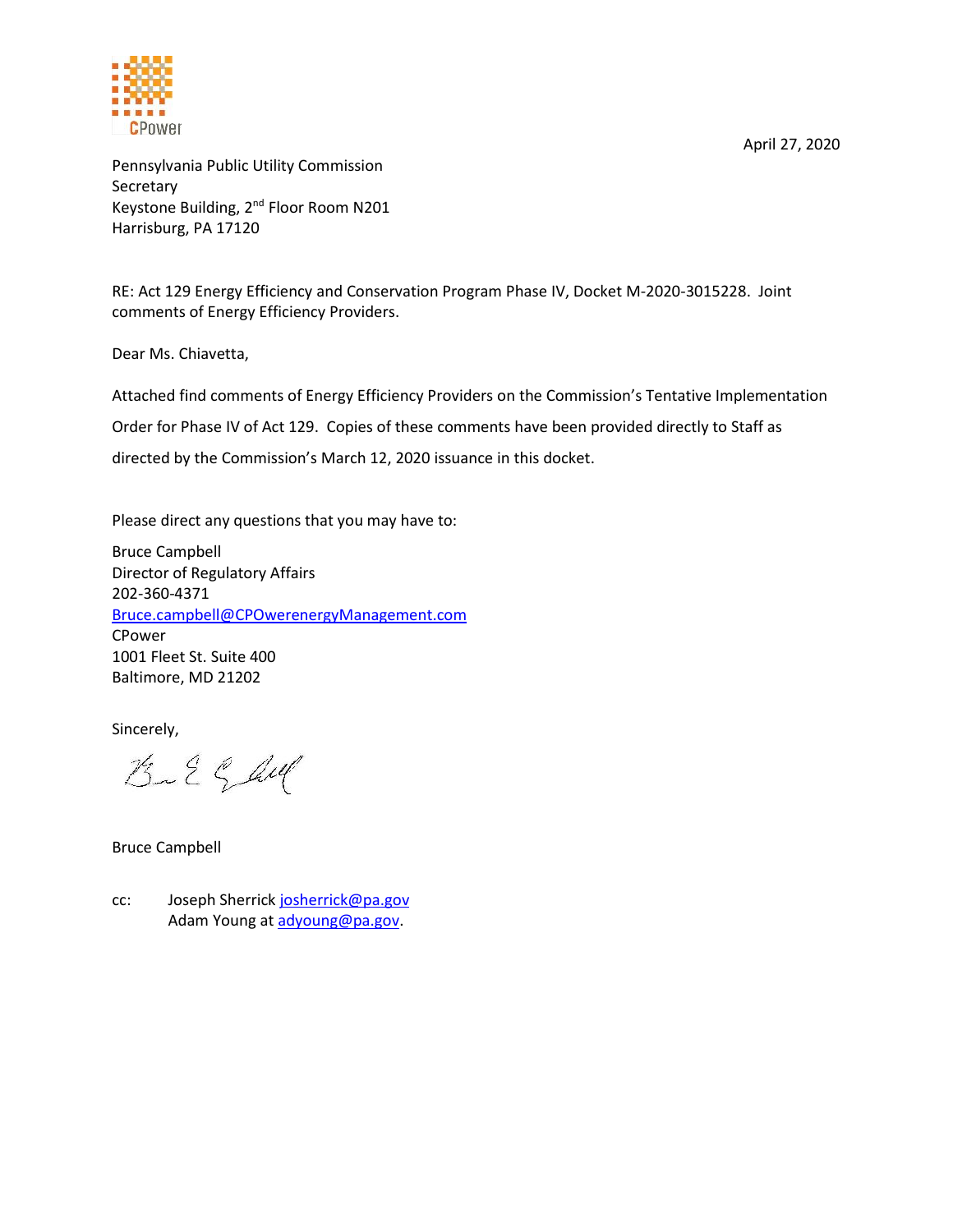Act 129 Energy Efficiency and Conservation Program Phase IV ) Docket M-2020-3015228

Joint Comments of the Pennsylvania Energy Efficiency Providers on the Act 129 Phase IV EE&C Program Tentative Implementation Order.

## **Introduction**

The Pennsylvania Energy Efficiency Providers (EE Providers) are pleased to offer comments on the Commission's Phase IV Tentative Implementation Order. EE Providers are an ad hoc group of businesses that provide energy efficiency services in Pennsylvania. The signatories provide a range of services in support of Pennsylvania's Act 129 goals to reduce electricity use and peak demand. EE Providers employ more than 326 Pennsylvania residents and facilitate millions of dollars in energy efficiency improvements. Many EE providers are registered Conservation Service providers.

#### **Comments**

Pennsylvania EE Providers support the Act 129 program and are pleased with the robust provisions for Phase IV. There is one element of the Tentative Implementation Order that we believe can be modified to generate and would support even more success for the program. Part 5. of the Tentative Order discusses "Bidding Peak Demand from Energy Efficiency Resources into the PJM Capacity Market". The discussion includes a recommendation "that for Phase IV the EDCs be required to nominate at least a portion of the expected peak demand reductions of their EE&C Plan into PJM's Forward Capacity market (FCM)." EE Providers believe that such a recommendation is misguided for the following reasons.

## **Competitive Challenges**

A requirement for EDCs to nominate energy efficiency resources puts EDCs in the position of displacing existing businesses that already offer this capacity into PJM's FCM. These businesses work with energy efficiency developers and electricity customers to validate project eligibility for capacity status with PJM. The revenues derived from the FCM are shared by participants and used to underwrite participant costs and thereby enhance project value. If these revenues were returned to ratepayers, participant costs would increase and degrade the effectiveness of the energy efficiency projects that they currently support. In addition, a requirement for EDC's to bid this capacity would require that the utilities develop the capability to qualify the resources for PJM eligibility.

## **Value opportunity**

Participation in PJM's FCM is a complex endeavor. There are multiple auctions with widely varying prices. In Phase II comments on this issue, various EDCs commented on the complexity and risk imposed by such activity. The complexity has only increased since Phase II. The timing elements of offering energy efficiency products create risks and complexity. Low risk bidding strategies are highly likely to result in very low value. One reason for this is that energy efficiency projects are not eligible for FCM participation until the delivery year after the year in which they are installed. Since many EE projects are developed after the initial auction, there can be significant risk in offering prospective projects into PJM's 3-year forward auction.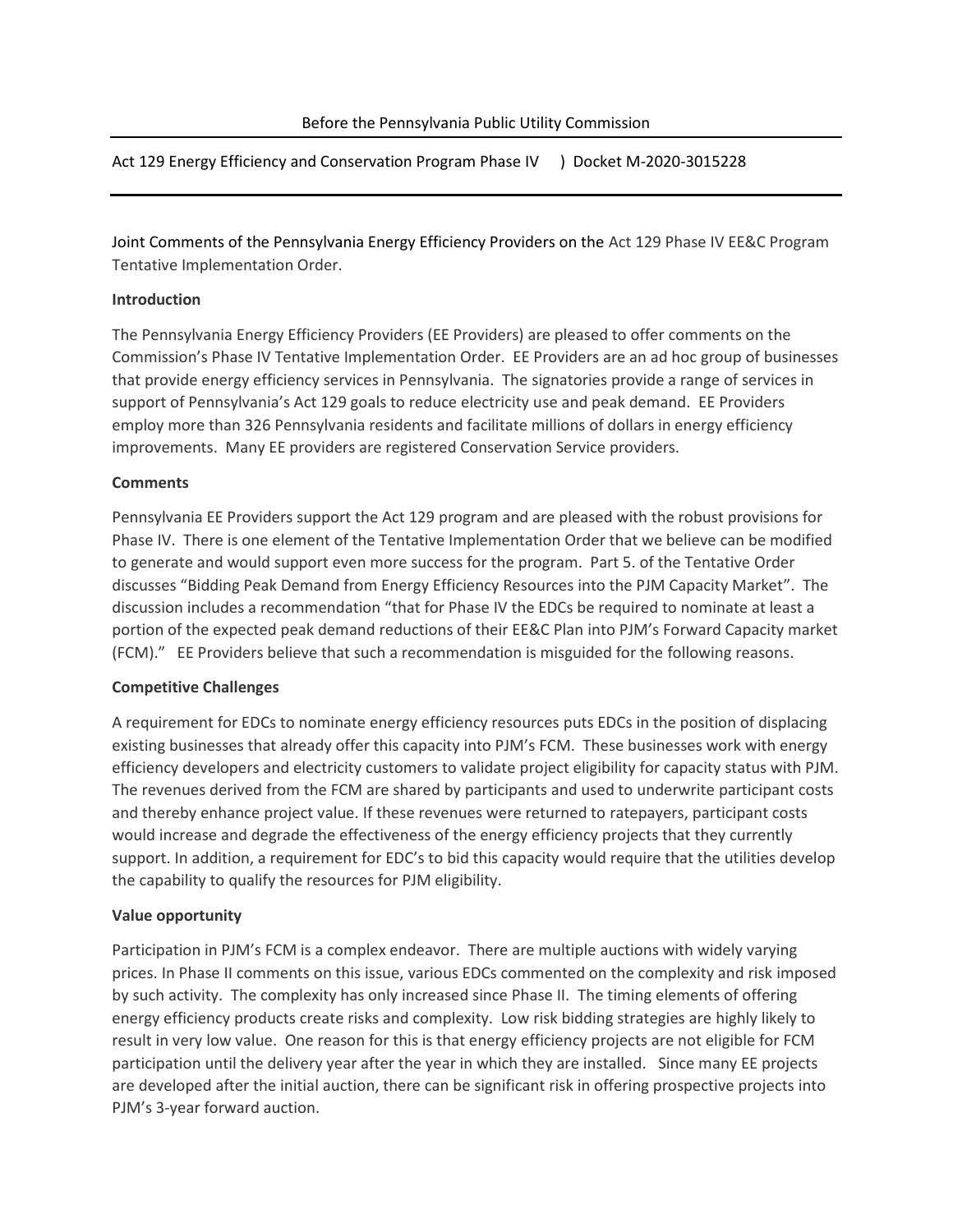Another issue is that energy efficiency has only four years of capacity eligibility. For example, a project installed in September of 2020 is first eligible for capacity payments in June of 2021. A low risk offering of the project could take place in March of 2021. However, this auction is expected to clear at a fraction of the initial, Base Residual Auction (BRA) price for 2021-22 of \$51,100/MWyr. The most recent auction price for 2021 from September 2019 had a clearing price of just \$8,395/MWyr. This pattern of Incremental Auction prices being substantially lower than BRA prices is long standing and the March 2021 auction is not expected to differ. The project can be offered in next available auction for each of the next 3 delivery years but would only gain maximum BRA value in the May 2021 BRA for the 2024-25<sup>1</sup> delivery year. This creates challenges and regulatory risks for EDCs that are compelled to offer into FCM.

While there is nothing in PJM rules to prevent offering of prospective projects for inclusion the BRA for which they may be first eligible, such offers pose the risk that the projects might not be built, or qualify for the committed capability, exposing the EDC to non-performance penalties. If a utility chose to participate in the PJM market prior to confirming energy efficiency MW reductions, the utility would face a 100% revenue forfeiture for any MW deficiency plus an additional 20% out-of-pocket penalty. Unregulated providers can take risks by offering into the BRA and using those cleared offers for the full 4 years of eligibility and return much greater value to the state.

# **Minimum Offer Price Rule**

The Federal Energy Regulatory Commission (FERC) recently directed PJM to expand its Minimum Offer Price Rule (MOPR) to include all subsidized resources. There is every reason to believe that energy efficiency projects derived from Act 129 will be considered to be subsidized and subject to offer floors. In a subsequent ruling on Rehearing issues, the FERC directed PJM to apply an offer floor to EE at Net CONE, about \$283/MWday. Because auction prices have seldom cleared at this level, and never this high in Pennsylvania, this would require that all Act 129 derived EE projects develop alternate, resource specific offer floors for PJM approval in order to have a chance to clear. There is thus significant uncertainty regarding costs to participate in PJM markets. Notably even a low risk EDC bid strategy might not return any value for 3 of the 4 years of eligibility.

We urge the Commission to apply its Phase III disposition to Phase IV as well. For Phase III the Commission stated:

"The Commission will not require the EDCs to bid either EE or DR resources into the wholesale markets. However, we will allow the EDCs to voluntarily bid EE resources so into the wholesale markets if they find it feasible and reasonable to do so. As proposed, in such cases where an EDC does bid resources into the PJM markets, that EDC must allocate the revenue received from successful bidding to the customer class from which the savings were acquired. We accept the Industrials' recommendation to require the EDCs to document in their EE&C Plans whether they intend to bid resources into the market. "

We note that the Commission considered this issue in the Phase II Implementation Order and provided a similar disposition.

<sup>&</sup>lt;sup>1</sup> The example explains a normal auction cycle. The 2024-25 BRA date is uncertain.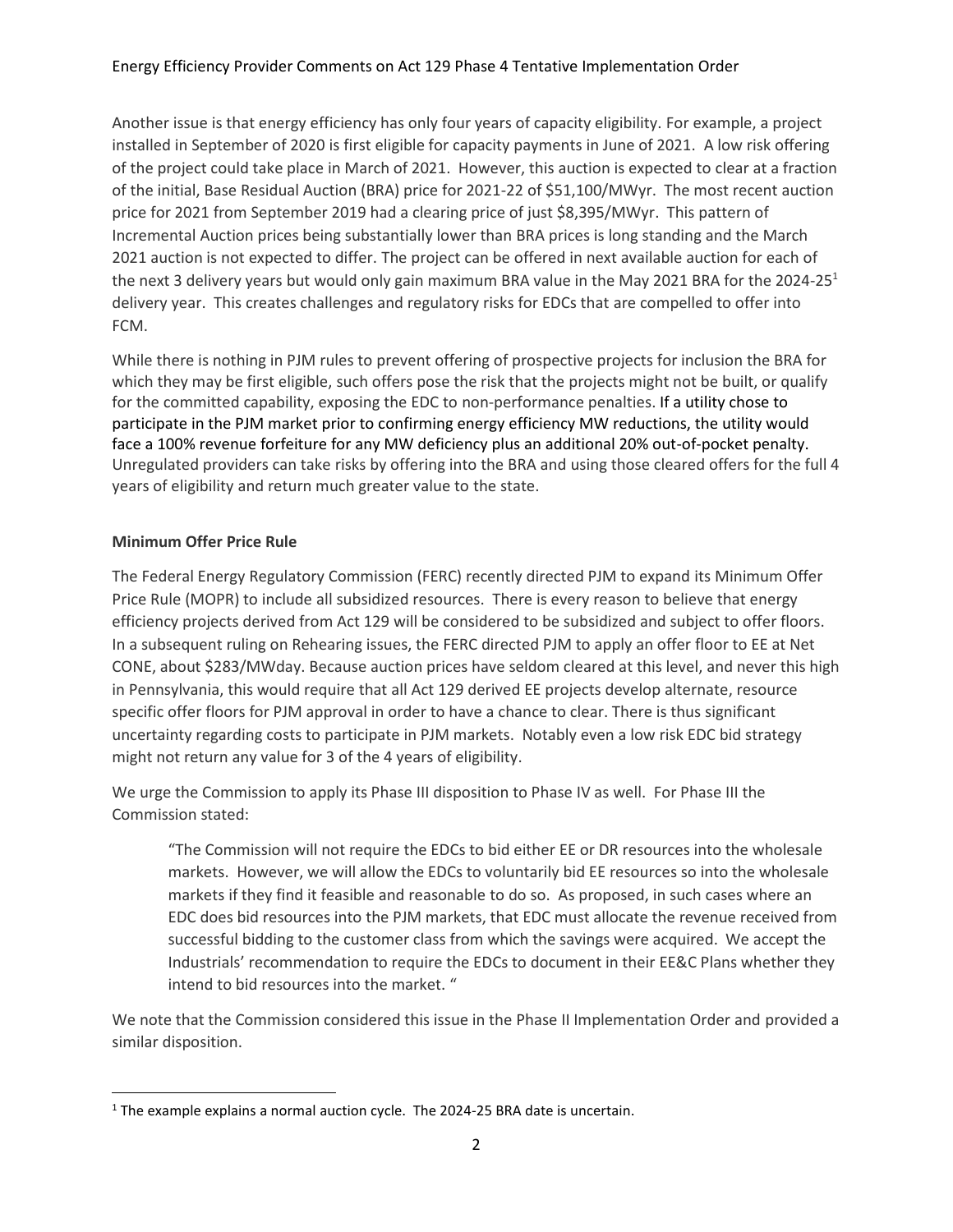This formulation has served the needs of Pennsylvania for the entirety of Act 129 implementation and should continue into the future.

We appreciate this opportunity to share our concerns with the Commission.

A1 Energy 2730 Shenck Rd Manheim, PA 17545 Lori Porreca President (717) 898-8021

American Eagle Solutions 103 Rotary Drive West Hazleton, PA 18202 Tony Acernese, LC Head of Energy Services (570) 407-9539

ANG Finance, LLC 230 N. Union Street Smyrna, DE 19977 Richard Lafferty Managing Partner (302) 378-8100

Bloom LED Lighting LLC 1313 Clovery Rd Warminster, PA 18974 Walter Bloom Founder / Owner (215) 206-0437

Brite Switch 195 Nassau St, Suite 13 Princeton, NJ 08542 Leendert Jan Enthoven President (609) 945-5330

Commonwealth Energy Group 1031 Reeves St, Dunmore, PA 18512 Louis T Evans LEED GA CEO (570) 489-5700

CPower 1001 Fleet St. Suite 400 Baltimore, MD 21202 John Horton CEO (410) 346-5120

Electric Power Savers 454 Railroad Ave Camp Hill, PA 17011 Dave Karppala Owner (717) 525-7546

Emergent Energy Solutions, LLC Malvern, PA Kai Wong, CEM, PMP, DGCP Owner (215) 645-7141

Green Source USA Inc. Bloomsburg, PA Robert B Rose III President (570) 245-0011

Hill Energy Services LLC Needham, MA 02492 Nicholas Hill, CEM, LEED-AP BD+C Owner (617) 429-3862

Innovative Energy Services 110 Squibs Road Blairsville, PA 15717 Dick Smith President (412) 558-6805